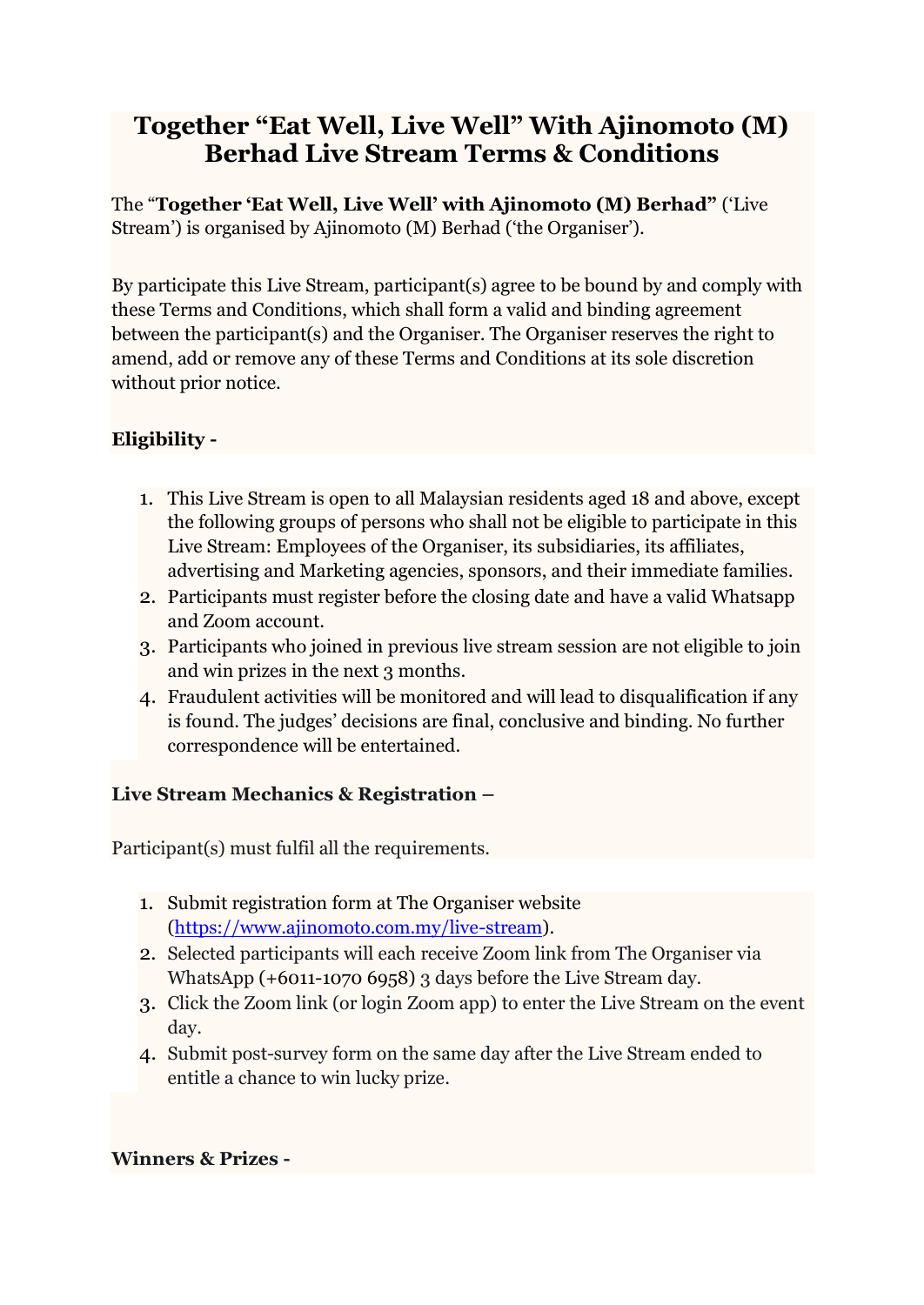All participants will be in the running for the Prizes whereby all the winners will be selected randomly at the end of the Live Stream.

Prizes:

| <b>Section</b>         | <b>Prizes</b>                                                                        |
|------------------------|--------------------------------------------------------------------------------------|
| Refer a Friend         | 10 sets Ajinomoto Apron & product                                                    |
| Quiz                   | 10 sets Ajinomoto towel & product                                                    |
| Post-survey lucky draw | Grand prize: 3 unit Tefal Wok Set<br>10 unit food blenders<br>10 pcs Ajinomoto apron |

The judges' decision is final, and no further correspondence will be entertained.

The winner(s) will be announced on The Organiser's Official Website [\(https://www.ajinomoto.com.my/live-stream\)](https://www.ajinomoto.com.my/live-stream), within one week after the live stream.

### **Prize Redemption**

The winner is required to provide the Organiser his/her full name, contact number and mailing address via Private Messages on The Organiser Whatsapp (+6011-1070 6958) in order for the Organiser to mail the prize. If the winner does not revert within 3 days after the live stream, the Organiser reserves the right to withdraw the prize from the winner. The Organiser shall not be held liable for whatsoever reason if the winner is not able to be contacted.

All prizes will be posted out via Parcelhub and cannot be transferred, refunded or exchanged for cash.

The Organiser shall reserve the right at its absolute discretion to substitute the prize with that of similar value, at any time without prior notice. The value of the prize is correct at the time of printing. All prizes are given on an "as is" basis and are not exchangeable for cash, credit, other items or voucher, in part or in full.

### **Liability & Responsibility**

Winners shall assume full liability and responsibility in case of any liability, mishap, injury, damage, claim or accidents (including death) resulting from their participation in this Live Stream, redemption and/ or utilisation of the prizes. The Organiser shall not be responsible for any liability, mishap, loss, damage, claim or accident (including death) in any manner whatsoever.